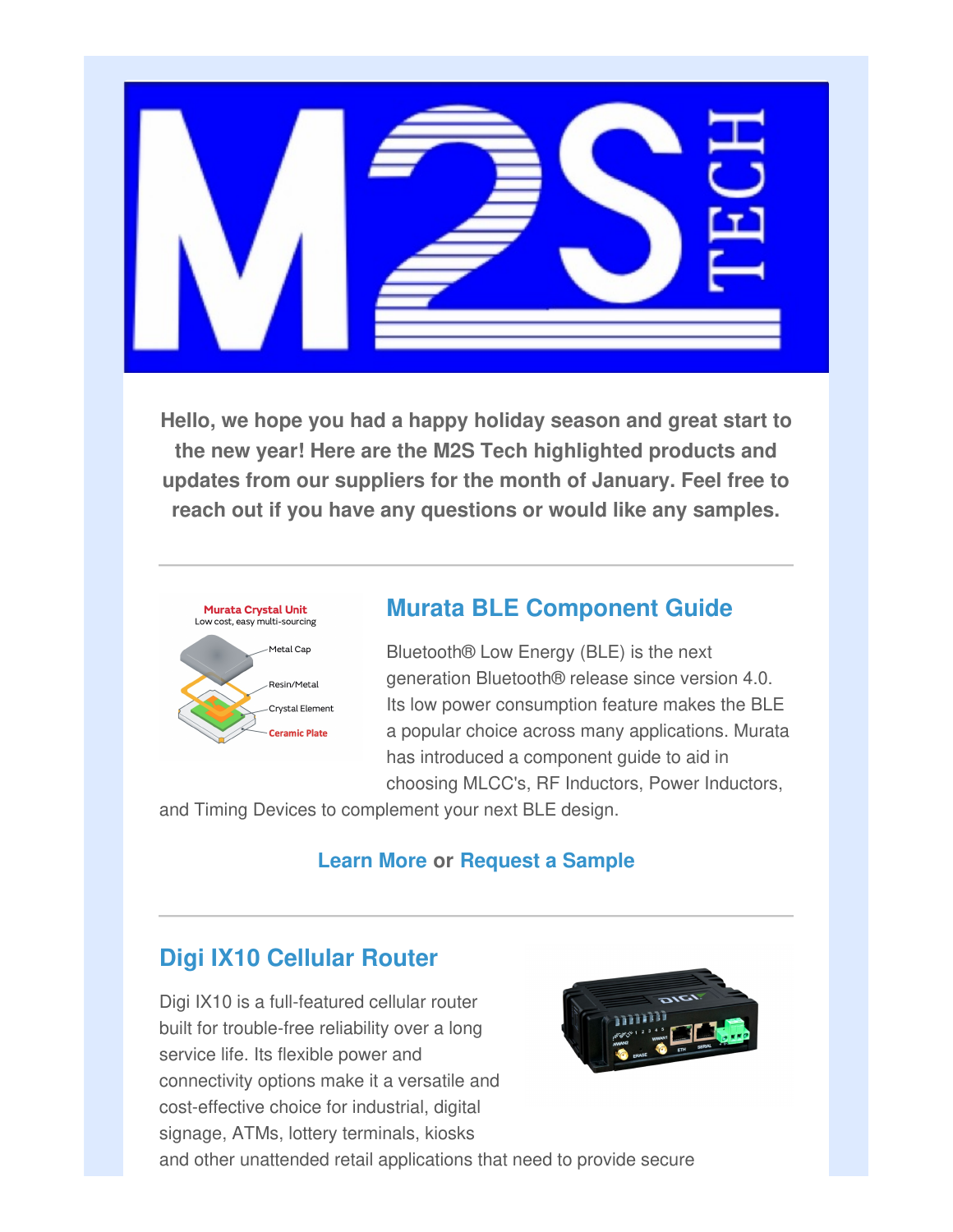transactions. Digi IX10 features a RJ-45 serial port supporting both RS-232 and RS-485, as well as built-in dual SIMs for redundant connection.

## **Learn More or Request a Sample**



## **Cypress PSoC 4700 MCU's**

The PSoC 4700 Family adds advanced sensing technologies to the 32-bit Arm Cortex-M0/M0+ PSoC 4 Portfolio of products to enable innovative next-

generation solutions. This family includes the PSoC 4700 S-Series that features an advanced inductive sensing technology for highly reliable human machine interfaces, fully waterproof interfaces and other new, innovative solutions.

### **Learn More or Request a Sample**

## **Hirose FH72 - Mini FPC Connector**

#### **Key Benefits:**

- Wide entry guide for easy FPC insertion
- Space saving design
- Low FPC insertion force
- High FPC retention force 4X that of a typical non

ZIF design

- One Action Lock eliminates latch damage during assembly
- Designed for automated pick-and-place assembly processes
- •No FPC misalignment as FPC insertion and locking occur at the same time
- Wiping design that maintains a high contact reliability

### **Learn More or Request a Sample**

## **MPS Mag Alpha Sensor**

The MPS MagAlpha family of magnetic angle position sensors offers a revolutionary way to measure angles. The MagAlpha range offers unique performance advantages compared to rival

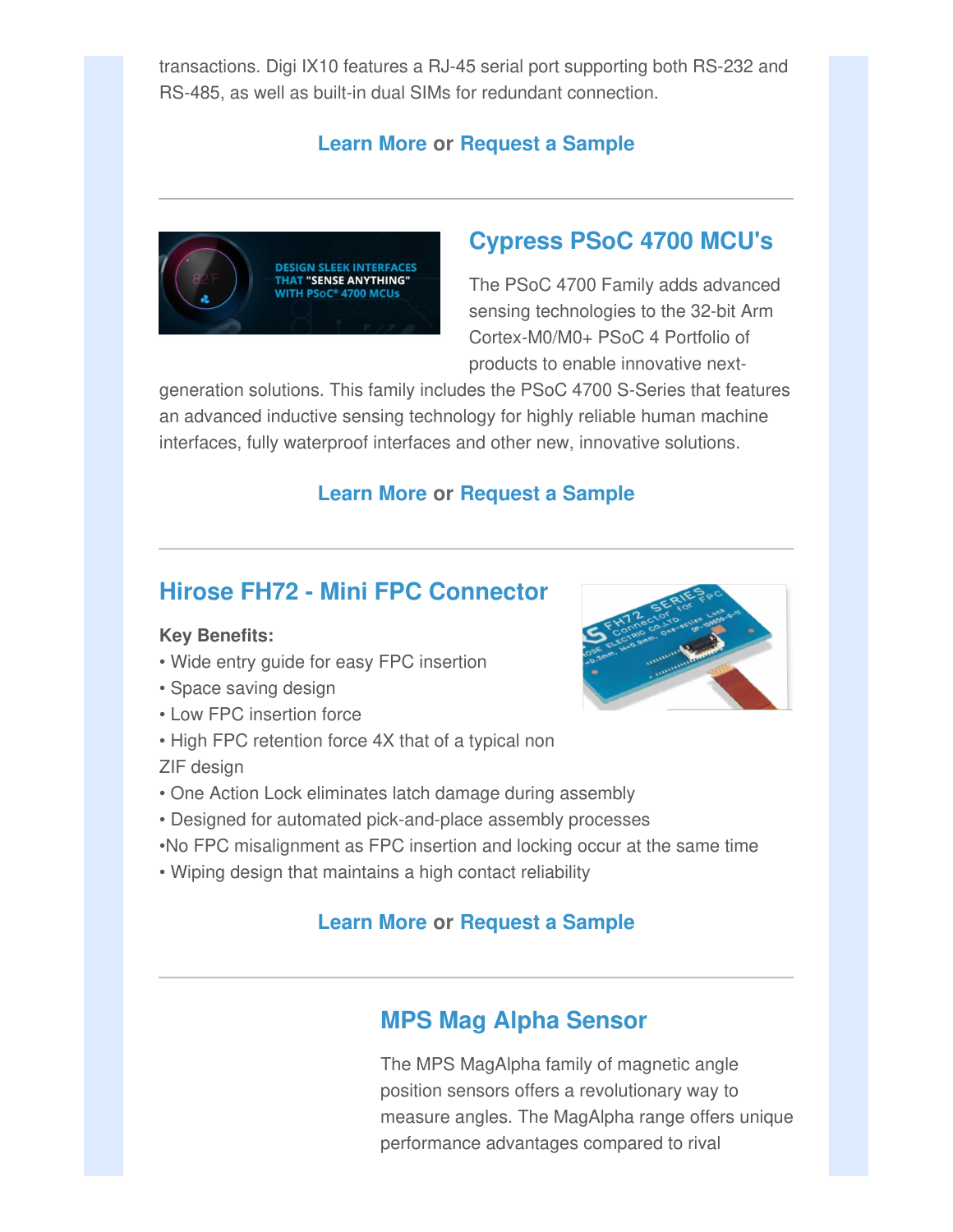

magnetic sensing technologies.

MagAlpha sensors use the patented SpinAxisTM Hall measurement technique that provides instantaneous angle position in a digital format. SpinAxisTM uses a phase detection approach that eliminates any need for analog to digital conversion or complex angle calculation used by more traditional technologies.

## **Learn More or Request a Sample**

# **Nichicon Hybrid Aluminum Polymer Capacitor Family**

The GYA/GYB/GYC/GYD family of hybrid capacitors is the most recent development in electrolytic capacitor technology, combining the best attributes of aluminum electrolytic and conductive polymer into a single compact



capacitor. These products include long life, high ripple current, low ESR, and a compact size for your solutions.

## **Learn More or Request a Sample**



## **Bliley Online OCXO Shop**

Bliley introduced their new online OCXO shop to aid customers in finding the right part for their application. Parts can be searched by frequency, package type, temperature, and several other attributes for quick product searches and the ability to purchase directly online from Bliley with free shipping included.

## **Learn More or Request a Sample**

**Kind regards, Your Team at M2S Tech**